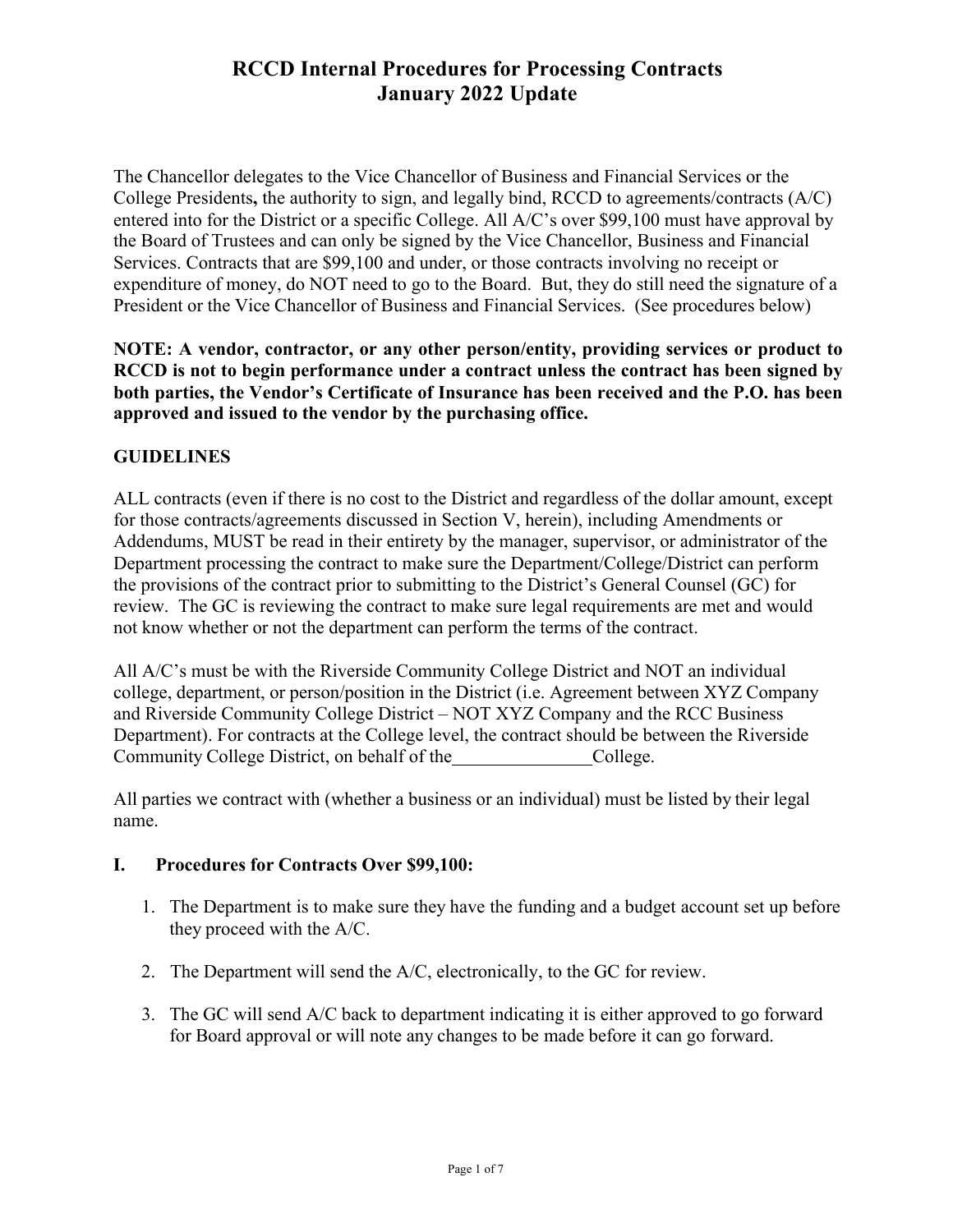- 4. The Department will: Make the necessary changes; obtain approval from the vendor for the changes, prior to placing the item on a Board agenda; and, prepare the A/C for Board committee, if necessary, or to the Board consent items agenda, for approval. See Section VII below for information on whether or not an A/C needs to go to Board Committee first.
- 5. Once the A/C is approved by the board, the department will initiate a purchase requisition (type A) through Galaxy and send the agreement (2 copies) to the vendor for signature before it goes to the Budget Office (BO).
- 6. The department will send a Contract Transmittal Form with a copy of the board report, 2 originals of the A/C, signed by the vendor, the Vendor's Certificate of Insurance (unless the insurance requirement has been waived by Risk Management, Safety & Police or Legal) and a copy of the purchase requisition created in Galaxy, to the BO for funding verification. BO will forward all documents to the Vice Chancellor of Business and Financial Services for review and signature. (NOTE, on the Contract Transmittal Form, in the blank where the area VP/VC would normally sign, put in the words "Board Approval on ", filling in the date of the Board meeting at which the document was approved.) For additional information on the certificate of insurance, see #8 below.
- 7. The Vice Chancellor of Business and Financial Services will forward the signed originals of the A/C to the Purchasing department. One original will be kept on file and added to the contract database spreadsheet. Copies will be made and distributed to Accounts Payable and the originating department. The originating department will send a signed original contract to their vendor contact.
- 8. It is the processing Department's responsibility to obtain the Certificate of Insurance at the time the vendor is signing the A/C. The required Certificate of Insurance MUST accompany the Contract packet (#6 above). Otherwise, the packet will be returned to the sender and not processed until the Certificate of Insurance is received.

## **II. Procedures for Contracts \$99,100 and below:**

A written contract is necessary when the vendor requires one. If the vendor sends a document which the District needs to agree to and sign, then it is a contract/agreement. If the vendor will accept a Purchase Order in lieu of a separate written contract/agreement, then a written contract/agreement is **not** necessary, and you will follow the process outlined in Section IV. The Purchase Order is a contract/agreement and binds both parties to the terms and conditions of the purchase order.

If you have an agreement/contract \$99,100, or below, or for no cost to the District, that needs to be processed:

- 1. The Department is to make sure they have money and a budget account set up before they proceed with the A/C.
- 2. The Department will send the A/C, electronically to the GC for review.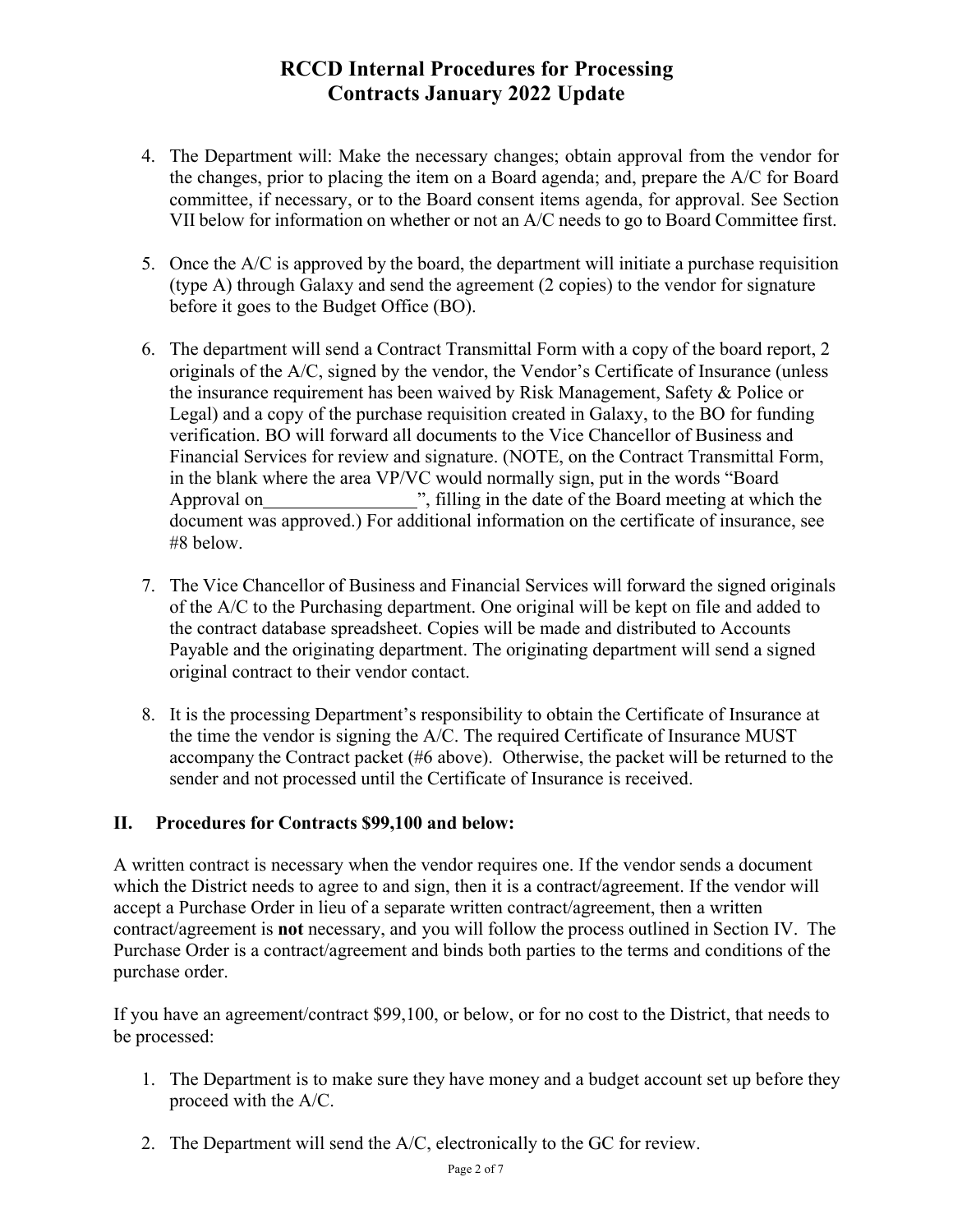- 3. The GC will send A/C back to department indicating any adjustments needed.
- 4. If changes have been made to the original A/C, department will make sure vendor approves of the changes.
- 5. Once the A/C is in final form, the GC will give approval, by email that the document may go forward.
- 6. The Department will obtain the signature of the vendor on two (2) originals of the A/C. IF the department desires to keep an original of the document for their files, then three (3) originals are needed.

### 7. **At College Level:**

- i. The College department will complete a Contract Transmittal Form and initiate a purchase requisition (type A) through Galaxy and send all, along with the vendorsigned copies of the A/C and the vendor's Certificate of Insurance (unless the insurance requirement has been waived by Risk Management, Safety & Police or Legal – see #3 below) to the College Vice President of Business (VPB), for general and budget review/approval. The VPB will indicate approval in the appropriate blanks on the transmittal form, and forward the packet to the President for review and signature.
- ii. The President's Office will forward the packet to the Budget Office for funding verification and logging into the contracts database.
- iii. After logging, the Budget Office will forward the packet to the Purchasing Department. The Purchasing Department will retain one of the originals, send a copy to Accounts Payable and send the other original back to the originating department, who will forward it on to the vendor contact, keeping a copy in the department's files.

### 8. **At District Level:**

- i. The District Department will complete a Contract Transmittal Form and initiate a purchase requisition (type A) through Galaxy and send a copy of it, the transmittal form, the vendor-signed A/C and the vendor's Certificate of Insurance (unless insurance requirements have been waived by Risk Management, Safety & Police or Legal – see #3 below) to the appropriate Vice Chancellor for review and signoff.
- ii. The Vice Chancellor will then forward the packet (originals of contract, transmittal form, and copy of requisition), to BO. BO will initial approval on the transmittal form and forward all documents to the Vice Chancellor of Business and Financial Services, for review and signature.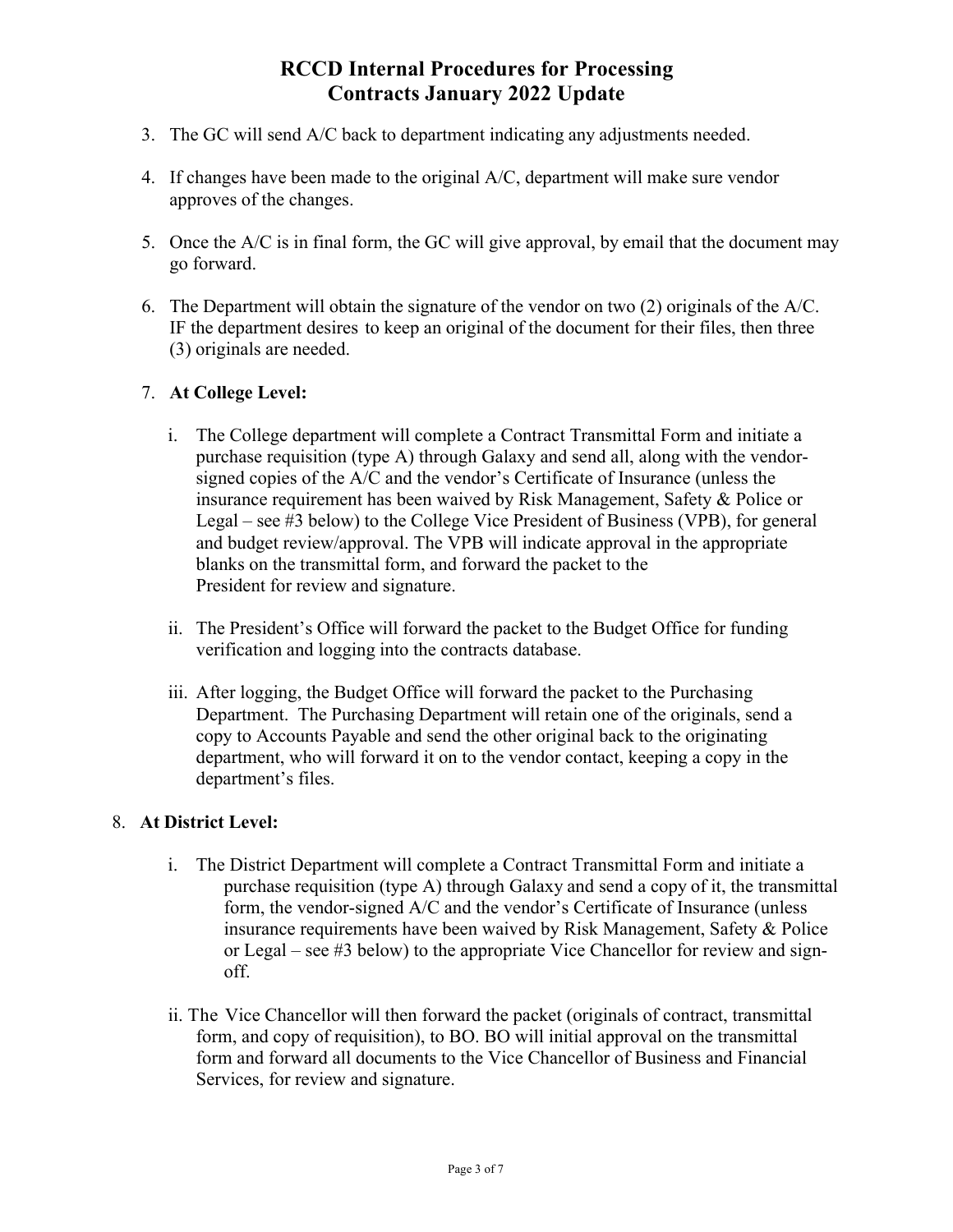- iii. Once signed, the Vice Chancellor of Business and Financial Services, will forward the documents to the Purchasing Department. One original will be kept on file in the Purchasing Office and added to the contract database. Copies will be made and distributed to Accounts Payable and the originating District department, along with a signed original. The originating District department will send the signed original of the contract to their vendor contact.
- 9. It is the processing Department's responsibility to obtain the Certificate of Insurance at the time the vendor is signing the A/C. The required Certificate of Insurance MUST accompany the Contract packet (#6.1.i and 6.2.i above). Otherwise, the packet will be returned to the sender and not processed until the Certificate of Insurance is received.

Keep in mind that the District's regular terms of payment are Net 30. If the individual or company that is being contracted with (vendor) requires payment terms other than Net 30, please indicate the desired terms of payment in the External Notes portion of the purchase requisition format in Galaxy. Please also indicate "Have paper contract" in the External Notes.

## **NOTE**: **Even though the actual contract does not need to go to the Board for prior approval, it will appear on a list, prepared by the Purchasing Department, as part of the Purchase Order listing on the consent Board agenda, for ratification by the Board.**

## **III. Amendments**

Amendments may be done for any contract already signed/approved and in effect, in order to extend the term of the contract, increase the amount of the contract, add to the scope of work, etc. However, if you are doing an Amendment in order to increase the amount of the contract be advised of the following:

Example (1): Original contract was for \$72,000 and signed by the College President or Vice Chancellor Business and Financial Services. You want to do an Amendment to add \$25,000 to the original contract amount, which would increase the total value of the original Contract to \$97,000. This pushes the amount of the original contract over the threshold of \$99,100, and requires the Amendment to be approved by the Board of Trustees. In that case, you would process the Amendment by following the procedures in Section I, above.

Example (2): Original contract was for \$68,000 and signed by the College President or Vice Chancellor Business and Financial Services. You want to do an Amendment to add \$10,000 to the original contract amount, making the total value of the original contract \$78,000. This is still under the \$99,100 and you can follow the procedures in Section II, above, to process the Amendment.

Contact GC for an Amendment template, if needed. All amendments must go to the GC for final review and approval to move forward for signature.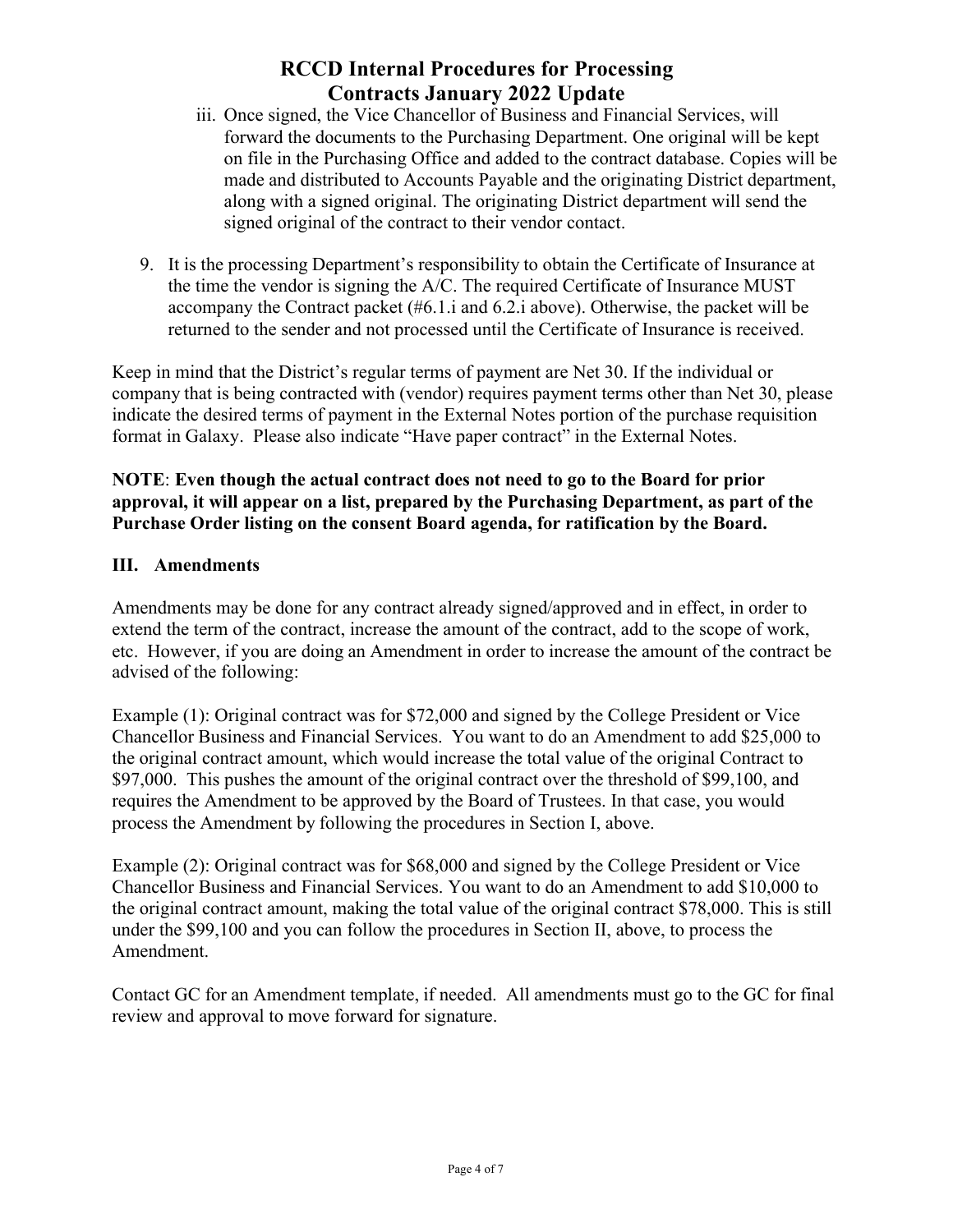### **IV. Purchase Order Instead of Contract:**

1. You **do not need a written contract** if your vendor does not require one and will accept a Purchase Order (P.O.) instead. Purchase Orders are legal agreements. Simply prepare your purchase requisition in Galaxy, making sure to include the following required information in your external notes:

#### **For Services:**

i. The purpose of the Contract/purchase order – be as descriptive as possible;

ii. The time period, whether it is one day or from  $\qquad$  to ;

iii. The not to exceed amount; and,

iv.Payment provisions, which may include reimbursable expenses and a rate listing.

### **For Product:**

a) The proposal or order confirmation number, date, or name of company contact person

- 2. You may include any other information/comments you feel necessary in the external and/or internal notes section. Keep in mind that external notes are for the vendor's information. Do not put something in external notes that you don't want the vendor to read – those kinds of notes should be in the internal notes.
- 3. If you have any documents that purchasing or the budget office will need in order to process your PO, such as a proposal or order confirmation, you need to note that in the internal notes on your purchase requisition and send those documents to the BO.
- 4. In order to be a valid agreement, the PO must be accepted by the vendor. Our Purchasing Department will send the PO to the vendor, either by mail, fax, or email.

#### **NOTE: The Budget Office will not process your requisition unless all of the required information is included in The notes.**

## **V. Annual or Renewal Equipment Maintenance Agreements and District/Libraries Software Licensing/Maintenance Agreements**

For those Departments that have renewing annual equipment maintenance agreements, or District IT Departments or College libraries renewing software maintenance or licensing agreements, you do not need to go through the complete contract processing arrangement outlined above. The process is as follows:

1. If you have such an agreement, the document does not have to go to the GC for review and approval and it can be sent to your College Vice President of Business for review and forwarding to the College President for signature, or, in the case of a District department, to your appropriate Vice Chancellor, for review and forwarding to the Vice Chancellor, Business and Financial Services for signature. A Contract Transmittal Form is also to be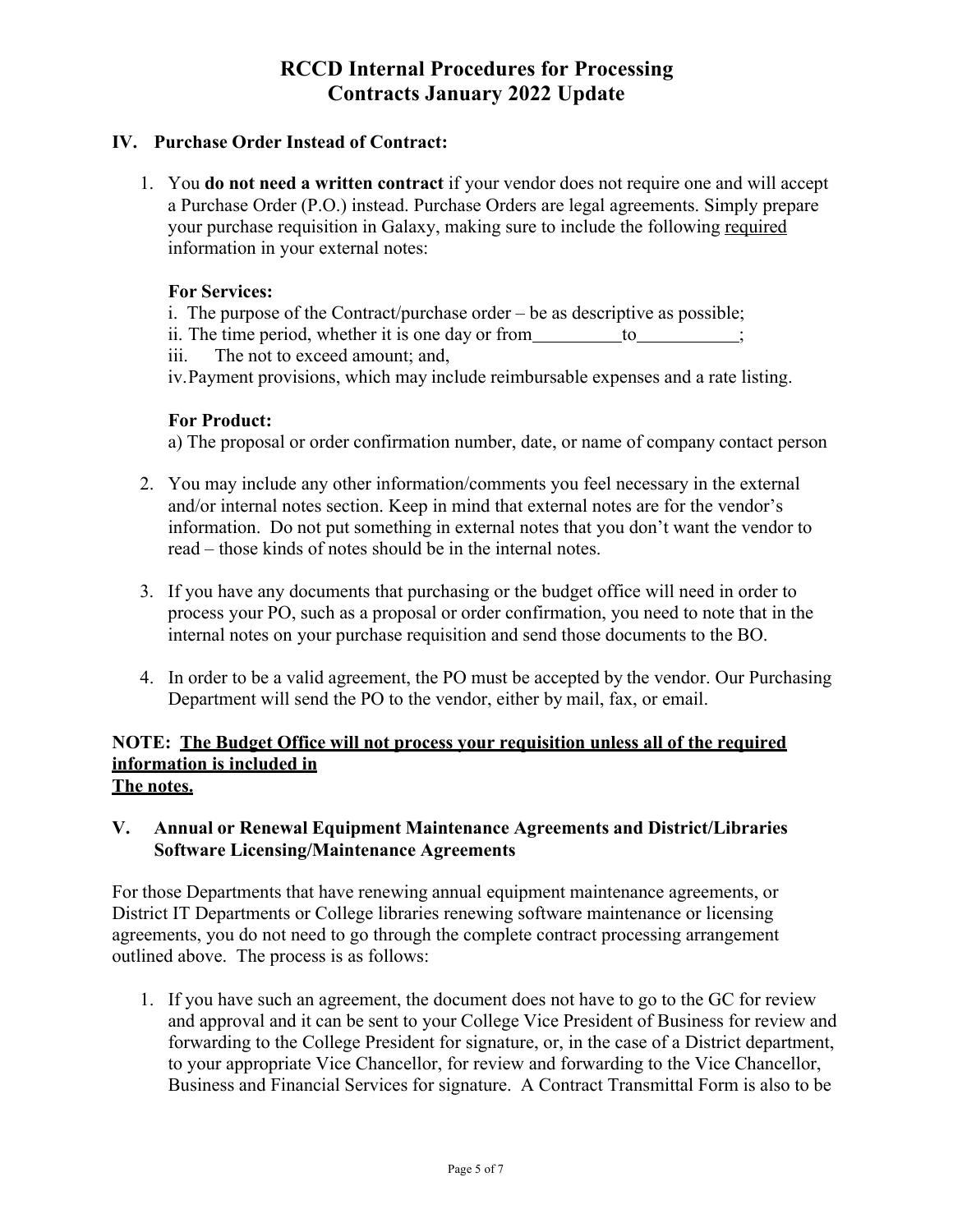included.

- 2. Once signed, you will initiate an "A" type purchase requisition through the "modify Purchase Requisition" screen in Galaxy for a Contract Purchase Order for the entire value of the annual maintenance.
- 3. Send a copy of the requisition, along with the signed maintenance agreement, and the completed Contract Transmittal Form, to BO for review.
- 4. BO will forward the A/C to the Purchasing Department. One original will be kept on file in the Purchasing Office and added to the contract database. Copies will be made and distributed to Accounts Payable and the originating District department, along with a signed original. The originating District department will send the signed original of the contract to their vendor contact.

## **VI. Revenue generating Agreements/Contracts**

The most common situation where this would apply would be an A/C that is the result of a grant award, agreement, or contract, with an outside agency or entity, to operate programs or to collaborate in activities, or some other situation where the District is compensated in exchange for a service, leased space, product, etc.

For processing the Agreement/Contract -

- 1. The Department will send the A/C, electronically, to the General Counsel (GC) for review.
- 2. The GC will send A/C back to department indicating it is either approved to go forward for signature or will note any changes to be made before it can go forward for further processing.
- 3. The Department will make the necessary changes and obtain approval from the granting agency or outside entity for the changes.
- 4. IF the A/C is over \$500,000 in value, it must have Board approval. Whether or not it has to go to Board Committee first is discussed in Section VIII below. Follow Section I for Board approval process.
- 5. If the A/C is <u>under</u> \$500,000, it does NOT need Board approval and you should refer to Section II.7. for processing, depending on whether you are a District or College Department, except that you do NOT do a purchase requisition – you follow the  $2<sup>nd</sup>$ paragraph below in the NOTE. If a granting agency or outside entity requires Board approval please refer to #4 above.